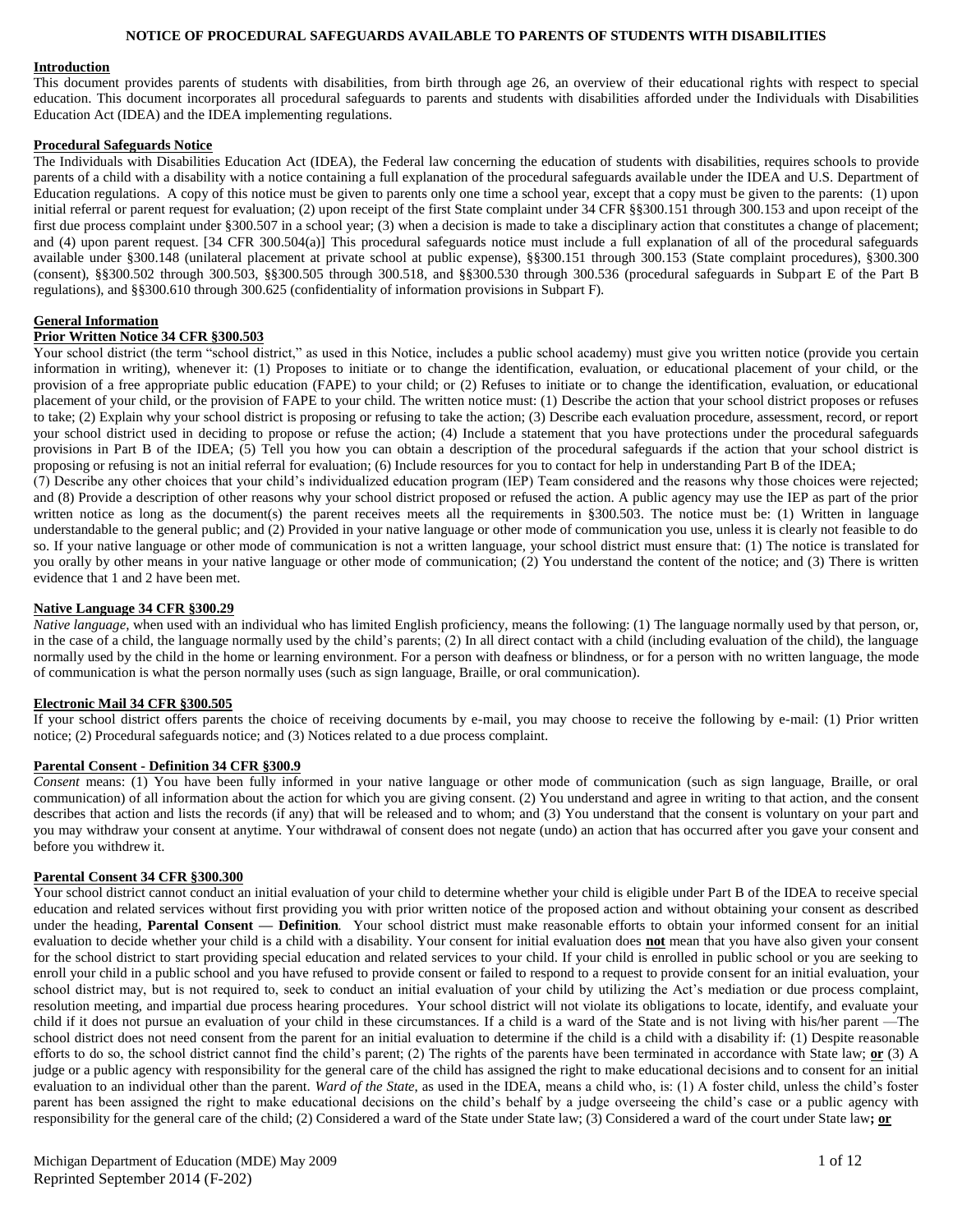(4) In the custody of a public child welfare agency. Your school district must obtain your informed consent before providing special education and related services to your child for the first time, and must make reasonable efforts to obtain that informed consent. If you do not respond to a request to provide your consent for your child to receive special education and related services for the first time, or if you refuse to give such consent, your school district may not use the procedural safeguards (i.e., mediation, due process complaint, resolution meeting, or an impartial due process hearing) in order to obtain agreement or a ruling that the special education and related services (recommended by your child's IEP Team) may be provided to your child without your consent. If you refuse to give your consent for your child to receive special education and related services for the first time, or if you do not respond to a request to provide such consent and the school district does not provide your child with the special education and related services for which it sought your consent, your school district: (1) Is not in violation of the requirement to make a FAPE available to your child for its failure to provide those services to your child; and (2) Is not required to have an IEP meeting or develop an IEP for your child for the special education and related services for which your consent was requested.

## **Revocation of Parental Consent**

If you inform the school district in writing that you revoke (take back) your consent for your school district to provide special education and related services to your child, your school district: 1) May not continue to provide special education and related services to your child; 2) Must provide you with timely prior written notice, consistent with §300.503 of the IDEA regulations, of their proposal to discontinue special education and related services based on receipt of your written revocation of consent; 3) May not use due process procedures (i.e., mediation, resolution meeting, or an impartial due process hearing) in order to obtain agreement or a ruling that the services may be provided to your child; 4) Is not in violation of the requirement to make FAPE available to your child for its failure to provide further special education and related services to your child; 5) Is not required to have an IEP meeting or develop an IEP for your child for the further provision of special education and related services; and 6) Is not required to amend your child's education records to remove any reference to your child's receipt of special education and related services because of the revocation of consent.

#### **Parental Consent for Reevaluations**

Your school district must obtain your informed consent before it reevaluates your child, unless your school district can demonstrate that: (1) It took reasonable steps to obtain your consent for your child's reevaluation; and (2) You did not respond. If you refuse to consent to your child's reevaluation, the school district may, but is not required to, pursue your child's reevaluation by using the mediation, due process complaint, resolution meeting, and impartial due process hearing procedures to seek to override your refusal to consent to your child's reevaluation. As with initial evaluations, your school district does not violate its obligations under Part B of the IDEA if it declines to pursue the reevaluation in this manner. Your school must maintain documentation of reasonable efforts to obtain parental consent for initial evaluations, to provide special education and related services for the first time, to reevaluation and to locate parents of wards of the State for initial evaluations. The documentation must include a record of the school district's attempts in these areas, such as: (1) Detailed records of telephone calls made or attempted and the results of those calls; (2) Copies of correspondence sent to the parents and any responses received; and (3) Detailed records of visits made to the parent's home or place of employment and the results of those visits. Your consent is not required before your school district may: (1) Review existing data as part of your child's evaluation or a reevaluation; or (2) Give your child a test or other evaluation that is given to all children unless, before that test or evaluation, consent is required from all parents of all children. Your school district may not use your refusal to consent to one service or activity to deny you or your child any other service, benefit, or activity. If you have enrolled your child in a private school at your own expense or if you are home schooling your child, and you do not provide your consent for your child's initial evaluation or your child's reevaluation, or you fail to respond to a request to provide your consent, the school district may not use its consent override procedures (i.e., mediation, due process complaint, resolution meeting, or an impartial due process hearing) and is not required to consider your child as eligible to receive equitable services (services made available to parentally-placed private school children with disabilities).

## **Independent Educational Evaluations 34 CFR §300.502**

As described below, you have the right to obtain an independent educational evaluation (IEE) of your child if you disagree with the evaluation of your child that was obtained by your school district. If you request an IEE, the school district must provide you with information about where you may obtain an IEE and about the school district's criteria that apply to IEEs. IEE means an evaluation conducted by a qualified examiner who is not employed by the school district responsible for the education of your child. *Public expense* means that the school district either pays for the full cost of the evaluation or ensures that the evaluation is otherwise provided at no cost to you, consistent with the provisions of Part B of the IDEA, which allow each state to use whatever state, local, federal, and private sources of support are available in the state to meet the requirements of Part B of the Act. You have the right to an IEE of your child at public expense if you disagree with an evaluation of your child obtained by your school district, subject to the following conditions: (1) If you submit a written request for an IEE of your child at public expense, your school district must respond, in writing, to the request within seven calendar days of the receipt of the request, indicating the district's intent to  $\frac{e^{i\theta}}{e^{i\theta}}$ . (a) provide the IEE at public expense; or (b) file a due process complaint to request a hearing to show that it's evaluation of your child is appropriate. (2) If your school district requests a hearing and the final decision is that your school district's evaluation of your child is appropriate, you still have the right to an IEE, but not at public expense. (3) If you request an IEE of your child, the school district may ask why you object to the evaluation of your child obtained by your school district. However, your school district may not require an explanation and may not unreasonably delay either providing the IEE of your child at public expense or filing a due process complaint to request a due process hearing to defend the school district's evaluation of your child. (4) If an IEE that you obtain does not meet the school district's criteria, the school district may file a due process complaint. If the final decision in the hearing is that the evaluation did not meet the school district's criteria, public reimbursement of the expense of your IEE may be denied. You are entitled to only one IEE of your child at public expense each time your school district conducts an evaluation of your child with which you disagree. If you obtain an IEE of your child at public expense or you share with the school district an evaluation of your child that you obtained at private expense: (1) Your school district must consider the results of the evaluation of your child, if it meets the school district's criteria for IEEs, in any decision made with respect to the provision of a FAPE to your child; and (2) You or your school district may present the evaluation as evidence at a due process hearing regarding your child. If an administrative law judge (ALJ) requests an IEE of your child as part of a due process hearing, the cost of the evaluation must be at public expense. If an IEE is at public expense, the criteria under which the evaluation is obtained, including the location of the evaluation and the qualifications of the examiner, must be the same as the criteria that the school district uses when it initiates an evaluation (to the extent those criteria are consistent with your right to an IEE). Except for the criteria described above, a school district may not impose conditions or timelines related to obtaining an IEE at public expense.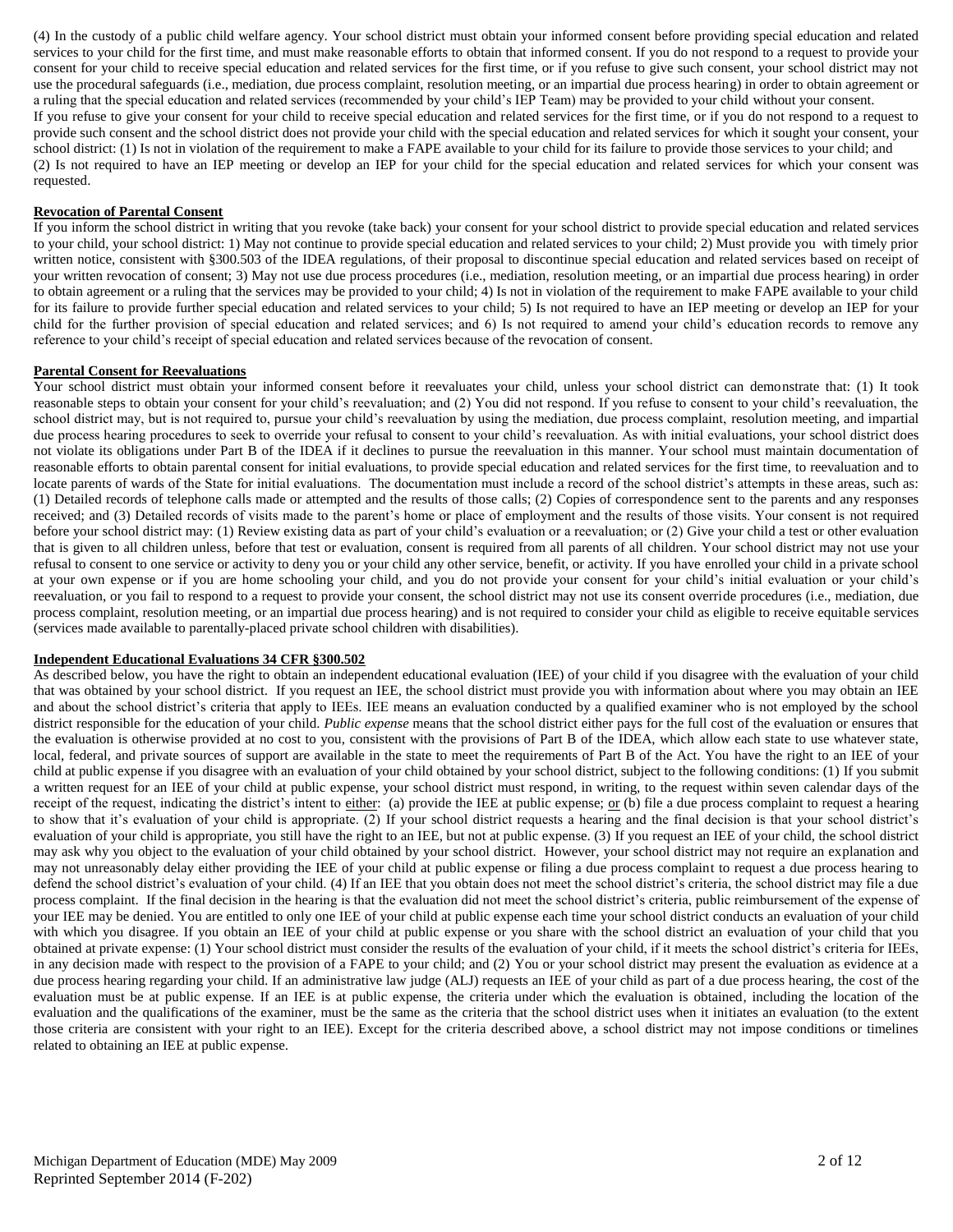## **Confidentiality of Information Definitions 34 CFR §300.611**

As used under the heading **Confidentiality of Information**: *Destruction* means physical destruction or removal of personal identifiers from information so that the information is no longer personally identifiable. *Education records* means the type of records covered under the definition of ''education records'' in 34 CFR Part 99 (the regulations implementing the Family Educational Rights and Privacy Act of 1974, 20 U.S.C. 1232g (FERPA)). FERPA defines "education records" as records that are directly related to a student and maintained by an educational agency or by a party acting for the agency. *Participating agency* means any school district, agency or institution that collects, maintains, or uses personally identifiable information, or from which information is obtained, under Part B of the IDEA.

## **Personally Identifiable Information 34 CFR §300.32**

*Personally identifiable* means information that has: (a) Your child's name, your name as the parent, or the name of another family member; (b) Your child's address; (c) A personal identifier, such as your child's social security number or student number; or (d) A list of personal characteristics or other information that would make it possible to identify your child with reasonable certainty.

## **Notice to Parents 34 CFR §300.612**

The Michigan Department of Education (MDE) must give notice to parents that the MDE has procedures and policies that are adequate to fully inform parents about confidentiality of personally identifiable information, including: (1) A description of the extent to which the notice is given in the native languages of the various population groups in the State; (2) A description of the children on whom personally identifiable information is maintained, the types of information sought, the methods the State intends to use in gathering the information (including the sources from whom information is gathered), and the uses to be made of the information; (3) A summary of the policies and procedures that participating agencies must follow regarding storage, disclosure to third parties, retention, and destruction of personally identifiable information; and (4) A description of all of the rights of parents and children regarding this information, including the rights under the FERPA and its implementing regulations in 34 CFR Part 99. Before any major identification, location, or evaluation activity (also known as "child find"), the notice must be published or announced in newspapers or other media, or both, with circulation adequate to notify parents throughout the State of the activity to locate, identify, and evaluate children in need of special education and related services.

### **Access Rights 34 CFR §300.613**

The participating agency must permit you to inspect and review any education records relating to your child that are collected, maintained, or used by the participating agency under Part B of the IDEA. The participating agency must comply with your request to inspect and review any education records on your child without unnecessary delay and before any meeting regarding an IEP, or any impartial due process hearing (including a resolution meeting or a hearing regarding discipline), and in no case more than 45 calendar days after you have made a request. Your right to inspect and review education records includes: (1) Your right to a response from the participating agency to your reasonable requests for explanations and interpretations of the records; (2 )Your right to request that the participating agency provide copies of the records if you cannot effectively inspect and review the records unless you receive those copies; and (3) Your right to have your representative inspect and review the records. The participating agency may presume that you have authority to inspect and review records relating to your child unless advised that you do not have the authority under applicable State law governing such matters as guardianship, or separation and divorce.

## **Record of Access 34 CFR §300.614**

Each participating agency must keep a record of parties obtaining access to education records collected, maintained, or used under Part B of the IDEA (except access by parents and authorized employees of the participating agency), including the name of the party, the date access was given, and the purpose for which the party is authorized to use the records.

### **Records on More Than One Child 34 CFR §300.615**

If any education record includes information on more than one child, the parents of those children have the right to inspect and review only the information relating to their child or to be informed of that specific information.

## **List of Types and Locations of Information 34 CFR §300.616**

On request, each participating agency must provide you with a list of the types and locations of education records collected, maintained, or used by the agency.

## **Fees 34 CFR §300.617**

Each participating agency may charge a fee for copies of records that are made for you under Part B of the IDEA, if the fee does not effectively prevent you from exercising your right to inspect and review those records. A participating agency may not charge a fee to search for or to retrieve information under Part B of the IDEA.

## **Amendment of Records at Parent's Request 34 CFR §300.618**

If you believe that information in the education records regarding your child collected, maintained, or used under Part B of the IDEA is inaccurate, misleading, or violates the privacy or other rights of your child, you may request the participating agency that maintains the information to change the information. The participating agency must decide whether to change the information in accordance with your request within a reasonable period of time of receipt of your request. If the participating agency refuses to change the information in accordance with your request, it must inform you of the refusal and advise you of the right to a hearing as described under the heading, **Opportunity for a Hearing**.

# **Opportunity for a Hearing 34 CFR §300.619**

The participating agency must, on request, provide you an opportunity for a hearing to challenge information in education records regarding your child to ensure that it is not inaccurate, misleading, or otherwise in violation of the privacy or other rights of your child.

## **Hearing Procedures 34 CFR §300.621**

A hearing to challenge information in education records must be conducted according to the procedures for such hearings under the FERPA.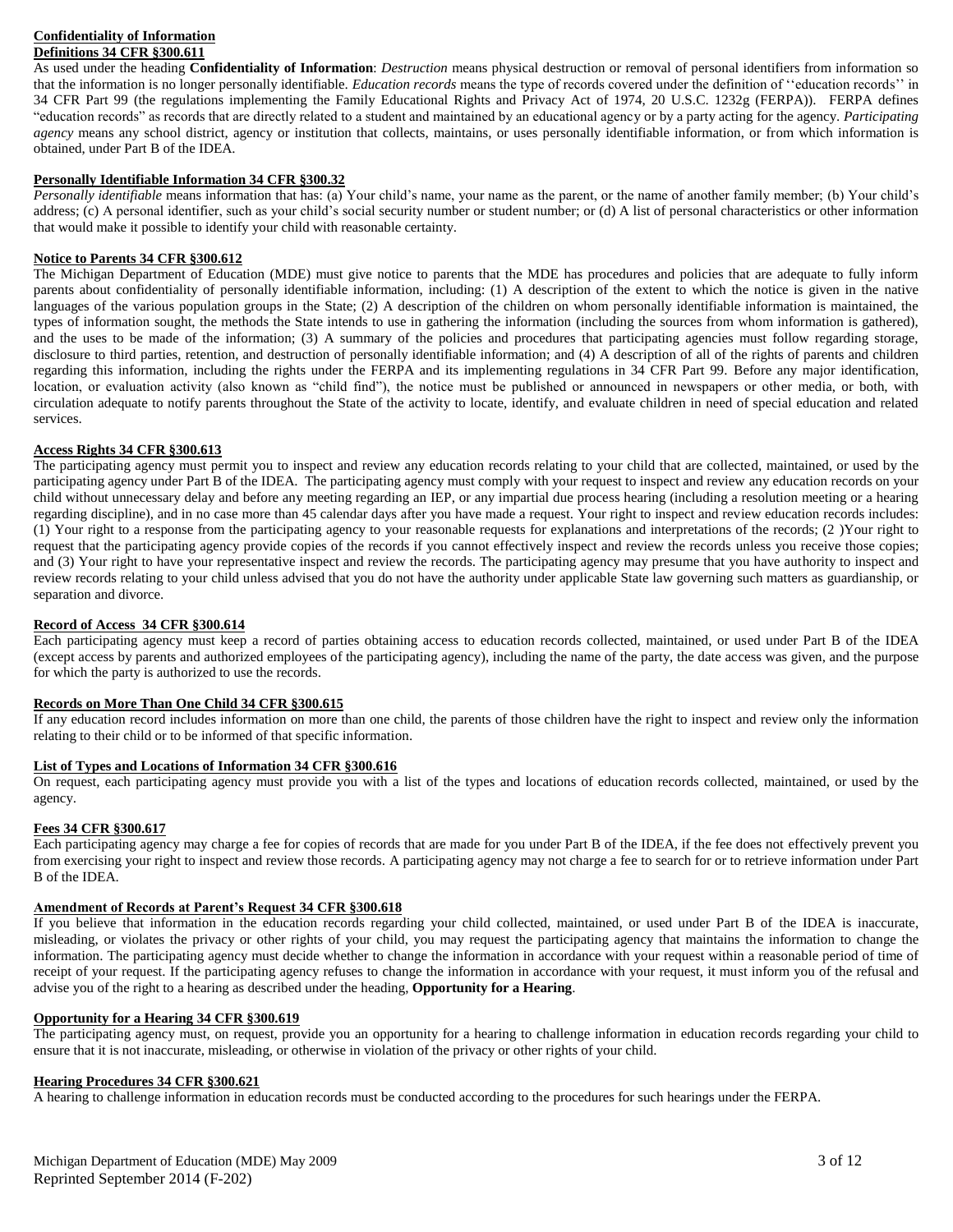## **Result of Hearing 34 CFR §300.620**

If, as a result of the hearing, the participating agency decides that the information is inaccurate, misleading or otherwise in violation of the privacy or other rights of the child, it must change the information accordingly and inform you in writing. If, as a result of the hearing, the participating agency decides that the information is not inaccurate, misleading, or otherwise in violation of the privacy or other rights of your child, it must inform you of your right to place in the records that it maintains on your child a statement commenting on the information or providing any reasons you disagree with the decision of the participating agency. Such an explanation placed in the records of your child must: (1) Be maintained by the participating agency as part of the records of your child as long as the record or contested portion is maintained by the participating agency; and (2) If the participating agency discloses the records of your child or the challenged portion to any party, the explanation must also be disclosed to that party.

## **Consent For Disclosure of Personally Identifiable Information 34 CFR §300.622**

Unless disclosure of personally identifiable information contained in education records (without parental consent) is authorized under the FERPA, your consent must be obtained before personally identifiable information is disclosed to parties other than officials of participating agencies. Except under the circumstances specified below, your consent is not required before personally identifiable information is released to officials of participating agencies for purposes of meeting a requirement of Part B of the IDEA. Your consent, or consent of an eligible child who has reached the age of majority under State law, must be obtained before personally identifiable information is released to officials of participating agencies providing or paying for transition services. If your child is in, or is going to go to, a private school that is not located in the same school district you reside in, your consent must be obtained before any personally identifiable information about your child is released between officials in the school district where the private school is located and officials in the school district where you reside.

## **Safeguards 34 CFR §300.623**

Each participating agency must protect the confidentiality of personally identifiable information at collection, storage, disclosure, and destruction stages. One official at each participating agency must assume responsibility for ensuring the confidentiality of any personally identifiable information. All persons collecting or using personally identifiable information must receive training or instruction regarding Michigan's policies and procedures regarding confidentiality under Part B of the IDEA and the FERPA. Each participating agency must maintain, for public inspection, a current listing of the names and positions of those employees within the agency who may have access to personally identifiable information.

#### **Destruction of Information 34 CFR §300.624**

Your school district must inform you when personally identifiable information collected, maintained, or used under Part B of the IDEA is no longer needed to provide educational services to your child. The information must be destroyed at your request. However, a permanent record of your child's name, address, and phone number, his or her grades, attendance record, classes attended, grade level completed, and year completed may be maintained without time limitation.

### **Student Rights 34 CFR §300.625**

Under the regulations for FERPA, the rights of parents regarding education records are transferred to the student at age 18. The rights of parents under Part B of the IDEA regarding education records are also transferred to the student at age 18. However, a participating agency must provide any notice required under Part B of the IDEA to both the student and the parents.

### **Mediation 34 CFR §300.506**

The MDE has established procedures to make mediation available to allow you and the school district to resolve disagreements involving any matter under Part B or Part C of the IDEA, including matters arising prior to the filing of a state complaint or a due process complaint. Thus, mediation is available to resolve disputes under Part B or Part C of the IDEA, whether or not you have filed a due process complaint to request a due process hearing as described under the heading, **Filing a Due Process Complaint**. The procedures ensure that the mediation process: (1) Is voluntary on your part and the school district's part; (2) Is not used to deny or delay your right to a due process hearing, or to deny any other rights you have under Part B or Part C of the IDEA; and (3) Is conducted by a qualified and impartial mediator who is trained in effective mediation techniques. The school district may develop procedures that offer parents and schools that choose not to use the mediation process, an opportunity to meet, at a time and location convenient to you, with a disinterested party: (1) Who is under contract with an appropriate alternative dispute resolution entity, or a parent training and information center or community parent resource center in the State; and (2) Who would explain the benefits and encourage the use of the mediation process to you. The MDE must maintain a list of people who are qualified mediators and know the laws and regulations relating to the provision of special education and related services. The MDE must select mediators on a random, rotational, or other impartial basis. The State is responsible for the cost of the mediation process, including the costs of meetings. These services are provided by the Michigan Special Education Mediation Program at [http://www.cenmi.org/msemp.](http://www.cenmi.org/msemp) Each meeting in the mediation process must be scheduled in a timely manner and held at a place that is convenient for you and the school district. If you and the school district resolve a dispute through the mediation process, both parties must enter into a legally binding agreement that sets forth the resolution and that: (1) States that all discussions that happened during the mediation process will remain confidential and may not be used as evidence in any subsequent due process hearing or civil proceeding; and (2) Is signed by both you and a representative of the school district who has the authority to bind the school district. A written, signed mediation agreement is enforceable in any State court of competent jurisdiction (a court that has the authority under State law to hear this type of case) or in a district court of the United States. Discussions that happened during the mediation process must be confidential. They cannot be used as evidence in any future due process hearing or civil proceeding of any federal court or state court of a state receiving assistance under Part B or Part C of the IDEA.

#### **Impartiality of mediator**

The mediator: (1) May not be an employee of the MDE or the school district that is involved in the education or care of your child; and (2) Must not have a personal or professional interest which conflicts with the mediator's objectivity. A person who otherwise qualifies as a mediator is not an employee of a school district or State agency solely because he or she is paid by the agency or school district to serve as a mediator.

## **State Complaint Procedures**

## **Difference Between Due Process Hearing Complaint and State Complaint Procedures**

The regulations for Part B of IDEA set forth separate procedures for State complaints and for due process complaints and hearings. As explained below, any individual or organization may file a State complaint alleging a violation of any Part B or Part C requirement by a school district, the MDE, or any other public agency. Only you or a school district may file a due process complaint on any matter relating to a proposal or a refusal to initiate or change the identification, evaluation or educational placement of a child with a disability, or the provision of a FAPE to the child.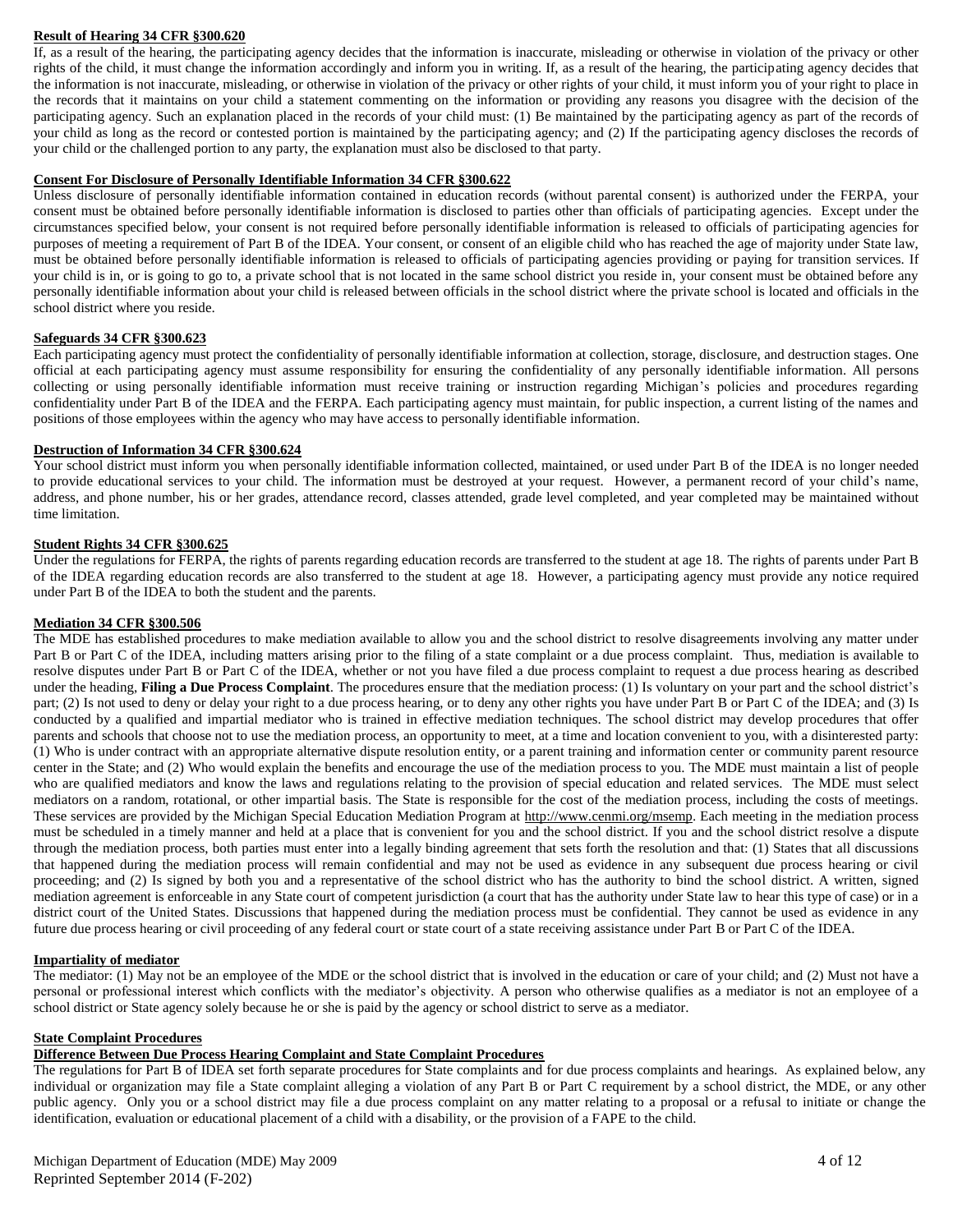While staff of the MDE generally must resolve a State complaint within a 60-calendar-day timeline, unless the timeline is properly extended, an ALJ must hear a due process complaint (if not resolved through a resolution meeting or through mediation) and issue a written decision within 45-calendar days after the end of the resolution period, as described in this document under the heading, **Resolution Process**, unless the ALJ grants a specific extension of the timeline at your request or the school district's request. The State complaint and due process complaint, resolution and hearing procedures are described more fully below.

## **Adoption of State Complaint Procedures 34 CFR §300.151**

The MDE must have written procedures (see Administrative Rules for Special Education, Rule 340.1701a, 340.1851-1853) for: (1) Resolving any State complaint, including a complaint filed by an organization or individual from another State; (2) The filing of a complaint. (3) Widely disseminating the State complaint procedures to parents and other interested individuals, including parent training and information centers, protection and advocacy agencies, independent living centers, and other appropriate entities. In resolving a State complaint in which the MDE has found a failure to provide appropriate services, the MDE must address: (1) The failure to provide appropriate services, including corrective action appropriate to address the needs of the child; and (2) Appropriate future provision of services for all children with disabilities.

## **Minimum State Complaint Procedures 34 CFR §300.152**

The MDE, through the Office of Special Education and Early Intervention Services (OSE/EIS), will include in its State complaint procedures a time limit of 60 calendar days after a complaint is filed to: (1) Carry out an independent on-site investigation, if the MDE determines that an investigation is necessary; (2) Give the complainant the opportunity to submit additional information, either orally or in writing, about the allegations in the complaint; (3) Provide the school district or other public agency with the opportunity to respond to the complaint, including, at a minimum: (a) at the option of the agency, a proposal to resolve the complaint; and (b) an opportunity for a parent who has filed a complaint and the agency to agree voluntarily to engage in mediation; (4) Review all relevant information and make an independent determination as to whether the school district or other public agency is violating a requirement of Part B of the IDEA; and (5) Issue a written decision to the complainant that addresses each allegation in the complaint and contains: (a) findings of fact and conclusions; and (b) the reasons for the MDE's final decision. The MDE's procedures described above also must: (1) Permit an extension of the 60-calendar day time limit only if: (a) exceptional circumstances exist with respect to a particular State complaint; or (b) the parent and the school district or other public agency involved voluntarily agree to extend the time to resolve the matter through mediation. (2) Include procedures for effective implementation of the MDE's final decision, if needed, including: (a) technical assistance activities; (b) negotiations; and (c) corrective actions to achieve compliance. If a written State complaint is received that is also the subject of a due process hearing as described below under the heading, **Filing a Due Process Complaint**, or the State complaint contains multiple issues of which one or more are part of such a hearing, the State must set aside the State complaint, or any part of the State complaint that is being addressed in the due process hearing until the hearing is over. Any issue in the State complaint that is not a part of the due process hearing must be resolved using the time limit and procedures described above. If an issue raised in a State complaint has previously been decided in a due process hearing involving the same parties (you and the school district), then the due process hearing decision is binding on that issue and the MDE must inform the complainant that the decision is binding. A complaint alleging a school district's or other public agency's failure to implement a due process hearing decision must be resolved by the MDE.

#### **Filing a State Complaint 34 CFR §300.153**

An organization or individual may file a signed written State complaint under the procedures described above. The State complaint must include: (1) A statement that a school district or other public agency has violated: (a) Any current provision of the administrative rules for special education; (b) 1976 PA 451, MCL 380.1 et seq., as it pertains to special education programs and services; (c) The individuals with disabilities education act of 2004, 20 U.S.C., chapter 33, §1400 et seq., and the regulations implementing the act, 34 C.F.R. part 300, and 34 C.F.R. part 303; (d) An intermediate school district plan; (e) An individualized education program team report, hearing officer decision, or court decision regarding special education programs or services; or (f)The state application for federal funds under the IDEA. (2) The facts on which the statement is based; (3) The signature and contact information for the complainant; and (4) If alleging violations regarding a specific child: (a) The name of the child and address of the residence of the child; (b) The name of the school the child is attending; (c) In the case of a homeless child or youth, available contact information for the child, and the name of the school the child is attending; (d) A description of the nature of the problem of the child, including facts relating to the problem; and (e) A proposed resolution of the problem to the extent known and available to the party filing the complaint at the time the complaint is filed. The complaint must allege a violation that occurred not more than one year prior to the date that the complaint is received by the MDE or the ISD. The party filing the State complaint must forward a copy of the complaint to the school district or other public agency serving the child at the same time the party files the complaint with the OSE/EIS. The MDE has developed a model form to aid in the filing of a State complaint. The model form is available at [www.michigan.gov/ose-eis.](http://www.michigan.gov/ose-eis) You are not required to use the model form. However, the complaint must contain the required information for filing a State complaint (See 1-4 above).

#### **Due Process Complaint Procedure**

### **Filing a Due Process Complaint 34 CFR §300.507**

You or the school district may file a due process complaint on any matter relating to a proposal or a refusal to initiate or change the identification, evaluation or educational placement of your child, or the provision of a FAPE to your child. The due process complaint must allege a violation that happened not more than two years before you or the school district knew or should have known about the alleged action that forms the basis of the due process complaint. The above timeline does not apply to you if you could not file a due process complaint within the timeline because: (1) The school district specifically misrepresented that it had resolved the issues identified in the complaint; or (2) The school district withheld information from you that it was required to provide you under Part B or Part C of the IDEA. The school district must inform you of free or low-cost legal and other relevant services available in the area if you request the information, or if you or the school district file a due process complaint.

## **Due Process Complaint 34 CFR §300.508**

In order to request a hearing, you or the school district (or your attorney or the school district's attorney) must file a due process complaint with the MDE, and provide a copy to the other party. The complaint must contain all of the content listed below and must be kept confidential. The due process complaint must include: (1) The name of the child; (2) The address of the child's residence; (3) The name of the child's school; (4) If the child is a homeless child or youth, the child's contact information and the name of the child's school; (5) A description of the nature of the problem of the child relating to the proposed or refused action, including facts relating to the problem; and (6) A proposed resolution of the problem to the extent known and available to you or the school district at the time. You or the school district may not have a due process hearing until you or the school district (or your attorney or the school district's attorney), properly files a due process complaint that includes the information listed above. A due process complaint is properly filed when it has been received by the MDE and the other party. In order for a due process complaint to go forward, it must be considered sufficient. The due process complaint will be considered sufficient (to have met the content requirements above) unless the party receiving the due process complaint (you or the school district)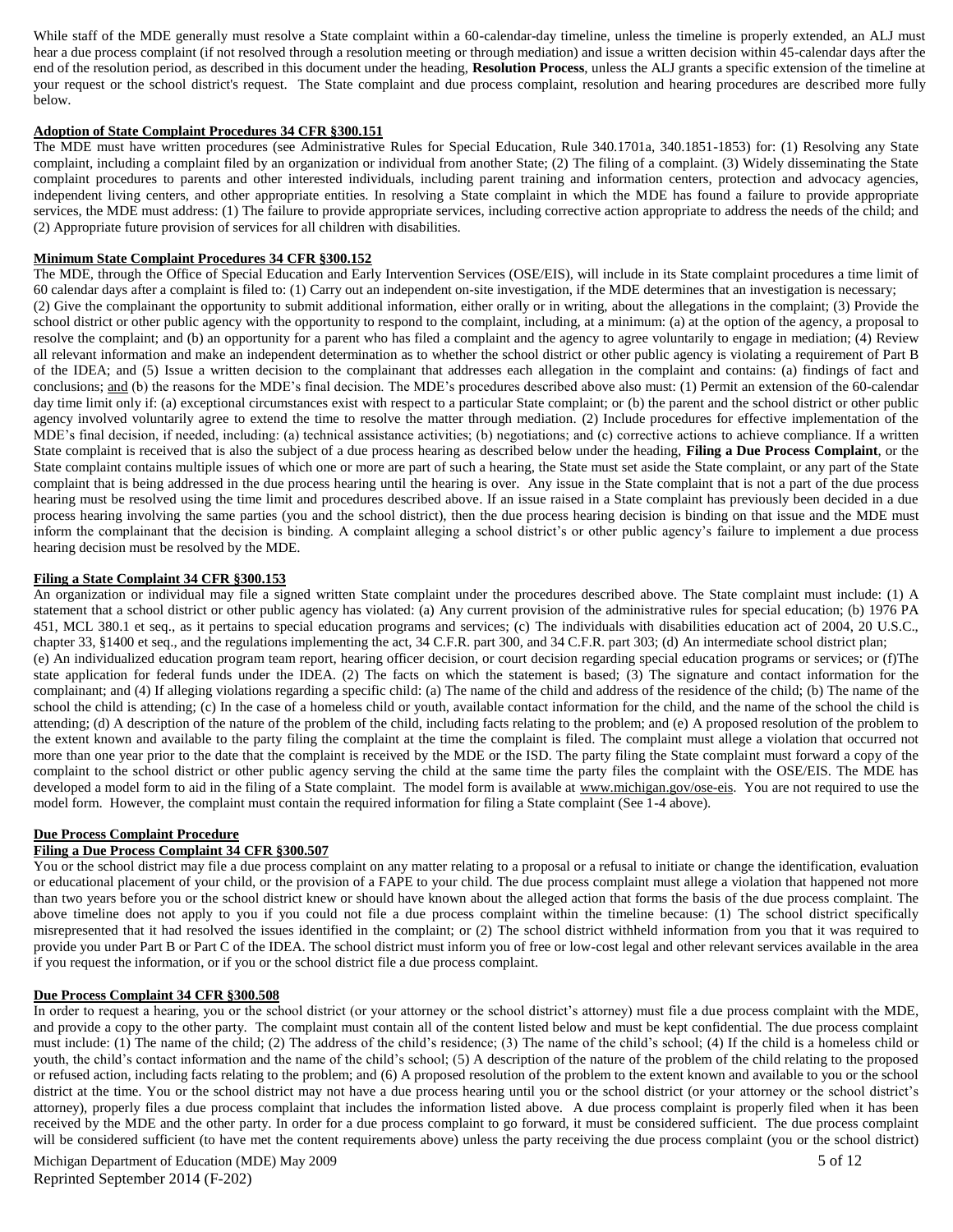notifies the ALJ and the other party in writing, within 15 calendar days of receiving the complaint, that the receiving party believes that the due process complaint does not meet the requirements listed above. Within five calendar days of receiving the notification the receiving party (you or the school district) considers a due process complaint insufficient, the ALJ must decide if the due process complaint meets the requirements listed above, and notify you and the school district in writing immediately. You or the school district may make changes to the complaint only if: (1) The other party approves of the changes in writing and is given the chance to resolve the due process complaint through a resolution meeting, described below; or (2) The ALJ grants permission for the changes, not later than five days before the due process hearing begins. If the complaining party (you or the school district) makes changes to the due process complaint, the timelines for the resolution meeting (within 15 calendar days of receiving the complaint) and the time period for resolution (within 30 calendar days of receiving the complaint) start again on the date the amended complaint is filed.

## **School district response to a Due Process Complaint**

If the school district has not sent a prior written notice to you, as described under the heading, **Prior Written Notice**, regarding the subject matter contained in your due process complaint, the school district must, within 10 calendar days of receiving the due process complaint, send to you a response that includes: (1) An explanation of why the school district proposed or refused to take the action raised in the due process complaint; (2) A description of other options that your child's IEP Team considered and the reasons why those options were rejected; (3) A description of each evaluation procedure, assessment, record, or report the school district used as the basis for the proposed or refused action; and (4) A description of the other factors that are relevant to the school district's proposed or refused action. Providing the information in items 1-4 above does not prevent the school district from asserting that your due process complaint was insufficient. Except as stated under the sub-heading immediately above, **School district response to a due process complaint**, the party receiving a due process complaint must, within 10 calendar days of receiving the complaint, send the other party a response that specifically addresses the issues in the complaint.

## **Model Forms 34 CFR §300.509**

The MDE has developed a model form to help you file a due process complaint. You are not required to use the MDE model form. However, the due process complaint must contain the required information for filing a due process complaint*.* The model form is available at [www.michigan.gov/ose-eis.](http://www.michigan.gov/ose-eis) (Note: Use of the model form does not guarantee that an ALJ would find the complaint sufficient if the other party objects to the sufficiency of the complaint.)

#### **The Child's Placement While the Due Process Complaint and Hearing are Pending 34 CFR §300.518**

Except as provided below under the heading, **Procedures When Disciplining Children with Disabilities**, once a due process complaint is filed with the MDE and received by the other party, your child must remain in his or her current educational placement during the resolution process time period, and while waiting for the decision of any impartial due process hearing or court proceeding, unless you and the State or school district agree otherwise. If the due process complaint involves an application for initial admission to public school, your child, with your consent, must be placed in the regular public school program until the completion of all such proceedings. If the due process complaint involves an application for initial services under Part B of the IDEA for a child who is transitioning from being served under Part C of the IDEA to Part B of the IDEA and who is no longer eligible for Part C services because the child has turned three, the school district is not required to provide the Part C services that the child has been receiving. If the child is found eligible under Part B of the IDEA and you consent for the child to receive special education and related services for the first time, then, pending the outcome of the proceedings, the school district must provide those special education and related services that are not in dispute (those which you and the school district both agree upon).

# **Resolution Process 34 CFR §300.510**

## **Resolution Meeting**

The school district must convene a resolution meeting with you and the relevant member or members of the IEP Team who have specific knowledge of the facts identified in your due process complaint. The resolution meeting must be convened within 15 calendar days after the due process complaint is filed with the MDE, and received by the school district. The due process hearing cannot begin until the resolution meeting is conducted. The meeting: (1) Must include a representative of the school district who has decision-making authority on behalf of the school district; and (2) May not include an attorney of the school district unless you are accompanied by an attorney. You and the school district determine the relevant members of the IEP Team to attend the meeting. The purpose of the meeting is for you to discuss your due process complaint, and the facts that form the basis of the complaint, so that the school district has the opportunity to resolve the dispute. The resolution meeting is not required if: (1) You and the school district agree in writing to waive the meeting; or (2) You and the school district agree to use the mediation process, as described under the heading, **Mediation**. If the school district has not resolved the due process complaint to your satisfaction within 30 calendar days of the receipt of the due process complaint (during the time period for the resolution process), the due process hearing may occur. The 45-calendar-day timeline for issuing a final decision begins at the expiration of the 30-calendarday resolution period, with certain exceptions for adjustments made to the 30-calendar-day resolution period, as described below. Except where you and the school district have both agreed to waive the resolution process or to use mediation, your failure to participate in the resolution meeting will delay the timelines for the resolution process and due process hearing until you do participate in a meeting. If after making reasonable efforts and documenting such efforts, the school district is not able to obtain your participation in the resolution meeting, the school district may, at the end of the 30-calendar-day resolution period, request that an ALJ dismiss your due process complaint. Documentation of such efforts must include a record of the school district's attempts to arrange a mutually agreed upon time and place, such as: (1) Detailed records of telephone calls made or attempted and the results of those calls; (2) Copies of correspondence sent to you and any responses received; and (3) Detailed records of visits made to your home or place of employment and the results of those visits. If the school district fails to hold the resolution meeting within 15 calendar days of receiving notice of your due process complaint, or fails to participate in the resolution meeting, you may ask an ALJ to order that the 45-calendar-day due process hearing timeline begin.

## **Adjustments to the 30-calender-day resolution period**

If you and the school district agree in writing to waive the resolution meeting, the 45-calendar-day timeline for the due process hearing starts the next day. After the start of mediation or the resolution meeting and before the end of the 30-calendar-day resolution period, if you and the school district agree in writing that no agreement is possible*,* the 45-calendar-day timeline for the due process hearing starts the next day. If you and the school district agree to use the mediation process, at the end of the 30-calendar-day resolution period, both parties can agree in writing to continue the mediation until an agreement is reached. However, if either you or the school district later withdraws from the mediation process, the 45-calendar-day timeline for the due process hearing starts the next day. If a resolution to the dispute is reached at the resolution meeting, you and the school district must enter into a legally binding agreement that is: (1) Signed by you and a representative of the school district who has the authority to bind the school district; and (2) Enforceable in any state court of competent jurisdiction (a state court that has authority to hear this type of case) or in a district court of the United States. If you and the school district enter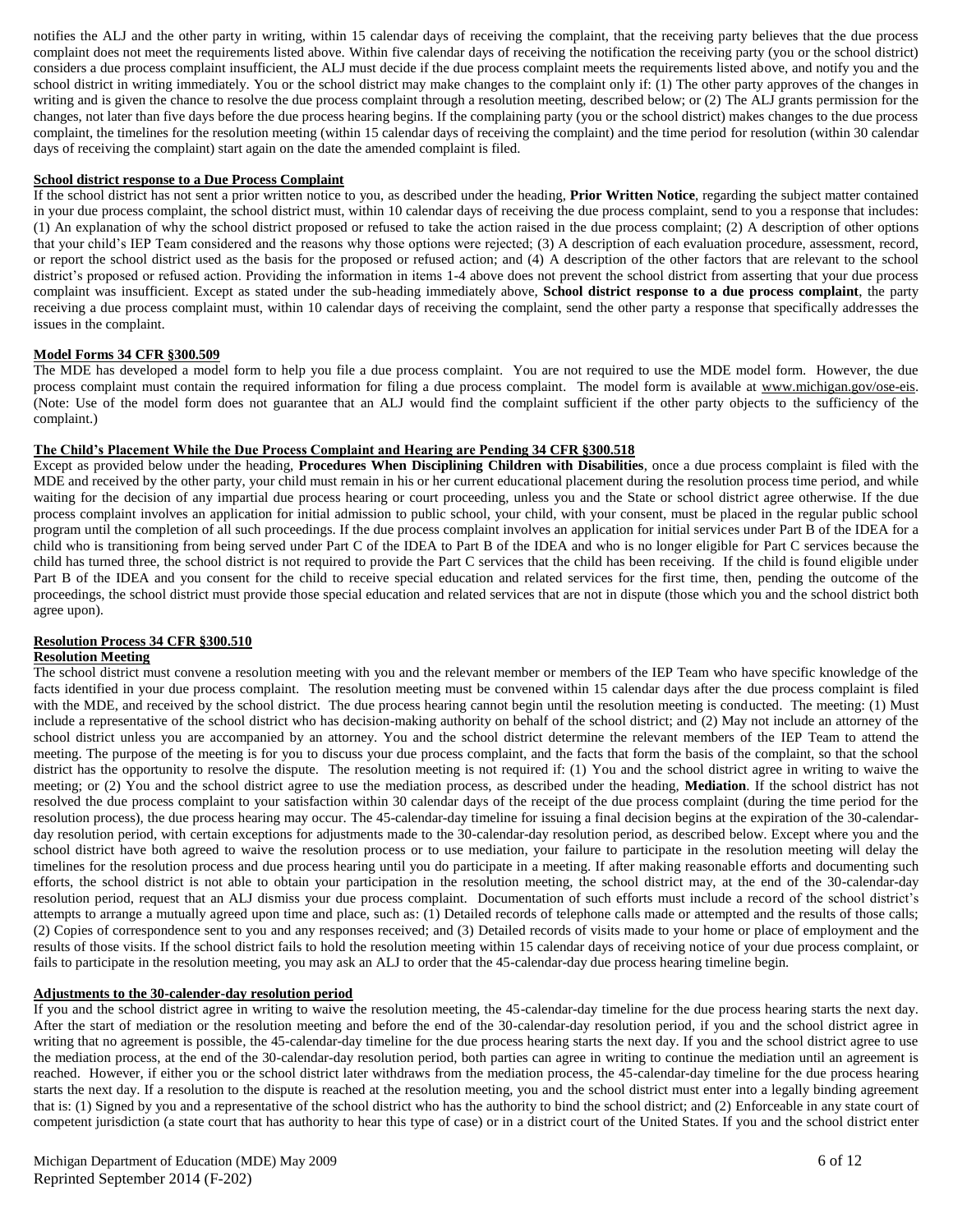into an agreement as a result of a resolution meeting, either party (you or the school district) may void the agreement within 3 business days of the time that both you and the school district signed the agreement.

## **Hearings on Due Process Complaints**

## **Impartial Due Process Hearing 34 CFR §300.511**

Whenever a due process complaint is filed, you or the school district involved in the dispute must have an opportunity for an impartial due process hearing, after following the procedures described in the **Due Process Complaint** and **Resolution Process** sections.

#### **Impartial administrative law judge**

At a minimum, an ALJ: (1) Must not be an employee of the MDE or the school district that is involved in the education or care of the child. However, a person is not an employee of the agency solely because he/she is paid by the agency to serve as an ALJ; (2) Must not have a personal or professional interest that conflicts with the ALJ's objectivity in the hearing; (3) Must be knowledgeable and understand the provisions of the IDEA, and federal and state regulations pertaining to the IDEA, and legal interpretations of the IDEA by federal and state courts; and (4) Must have the knowledge and ability to conduct hearings, and to make and write decisions, consistent with appropriate, standard legal practice. ALJs are State classified civil service employees who are attorneys and who are employed by the State Office of Administrative Hearings and Rules (SOAHR). The MDE (through the SOAHR) keeps a list that includes a statement of the qualifications of those persons who serve as ALJs.

## **Subject matter of due process hearing**

The party (you or the school district) that requests the due process hearing may not raise issues at the due process hearing that were not addressed in the due process complaint, unless the other party agrees.

### **Timeline for requesting a hearing**

You or the school district must file a due process complaint within two years of the date you or the school district knew or should have known about the issue(s) addressed in the complaint.

#### **Exceptions to the timeline**

The above timeline does not apply to you if you could not file a due process compliant because: (1) The school district specifically misrepresented that it had resolved the problem or issue that you are raising in your complaint; or (2) The school district withheld information from you that it was required to provide to you under Part B or Part C of the IDEA.

#### **Hearing Rights 34 CFR §300.512**

Any party to a due process hearing (including a hearing relating to disciplinary procedures) has the right to (1) Be accompanied and advised by a lawyer and/or persons with special knowledge or training regarding the problems of children with disabilities; (2) Present evidence and confront, cross-examine, and compel the attendance of witnesses; (3) Prohibit the introduction of any evidence at the hearing that has not been disclosed to that party at least five business days before the hearing; (4) Obtain a written, or, at your option, electronic, word-for-word record of the hearing; and (5) Obtain written, or, at your option, electronic findings of fact and decisions. At least five business days prior to a due process hearing, you and the school district must disclose to each other all evaluations completed by that date and recommendations based on those evaluations that you or the school district intend to use at the hearing. An ALJ may prevent any party that fails to comply with this requirement from introducing the relevant evaluation or recommendation at the hearing without the consent of the other party. You must be given the right to: (1) Have your child present; (2) Open the hearing to the public; and (3) Have the record of the hearing, the findings of fact and decisions provided to you at no cost.

#### **Hearing Decisions 34 CFR §300.513**

An ALJ's decision on whether your child received a FAPE must be based on substantive grounds. In matters alleging a procedural violation, an ALJ may find that your child did not receive FAPE only if the procedural inadequacies: (1) Impeded with your child's right to a FAPE; (2) Significantly impeded with your opportunity to participate in the decision-making process regarding the provision of a FAPE to your child; or (3) Caused a deprivation of an educational benefit.

#### **Construction clause**

None of the provisions described above can be interpreted to prevent an ALJ from ordering a school district to comply with the requirements in the procedural safeguards section of the federal regulations under Part B of the IDEA (34 CFR §§300.500 through 300.536).

#### **Separate request for a due process hearing**

Nothing in the procedural safeguards section of the federal regulations under Part B of the IDEA (34 CFR §§300.500 through 300.536) can be interpreted to prevent you from filing a separate due process complaint on an issue separate from a due process complaint already filed.

## **Findings and decision to advisory panel and general public**

The MDE, after deleting any personally identifiable information, must: (1) Provide the findings and decisions in the due process hearing to the State special education advisory committee; and (2) Make those findings and decisions available to the public.

#### **Appeals**

## **Finality of Decision; Appeal; Impartial Review 34 CFR §300.514**

A decision made in a due process hearing (including a hearing relating to disciplinary procedures) is final, except that any party involved in the hearing (you or the school district) may appeal the decision by bringing a civil action, as described below.

### **Timelines and Convenience of Hearings 34 CFR §300.515**

The MDE must ensure that not later than 45 calendar days after the expiration of the 30-calendar-day period for resolution meetings or, not later than 45 calendar days after the expiration of the adjusted time period as described under the sub-heading, **Adjustments to the 30-calendar-day resolution period**: (1) A final decision is reached in the hearing; and (2) A copy of the decision is mailed to each of the parties. An ALJ may grant specific extensions of time beyond the 45-calendar-day time period described above at the request of either party. Each hearing must be conducted at a time and place that is reasonably convenient to you and your child.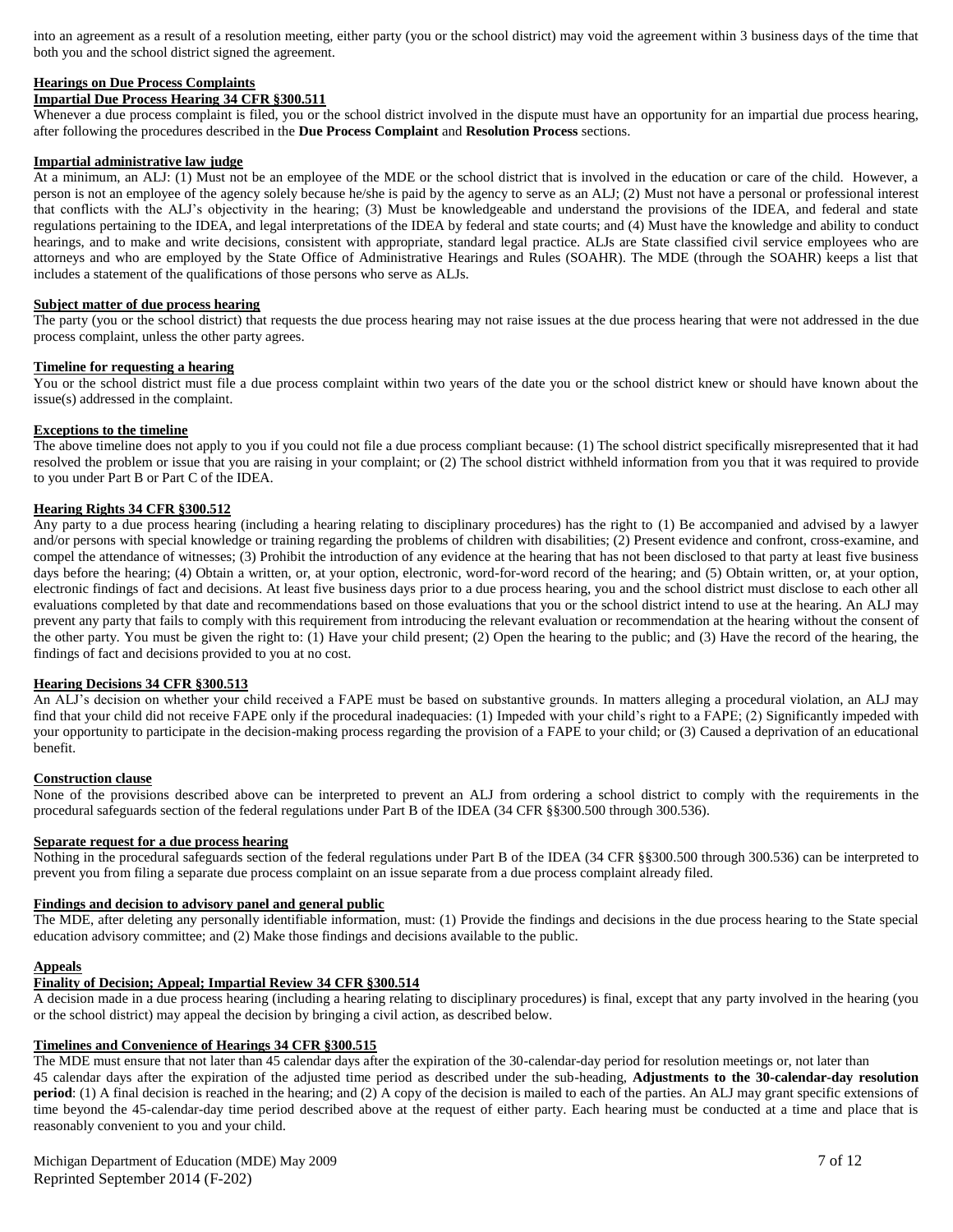### **Civil Actions, Including the Time Period in Which to File Those Actions 34 CFR §300.516**

Any party (you or the school district) who does not agree with the findings and decision in the due process hearing (including a hearing relating to disciplinary procedures) has the right to bring a civil action with respect to the matter that was the subject of the due process hearing. The action may be brought in a state court of competent jurisdiction (a state court that has authority to hear this type of case) or in a district court of the United States without regard to the amount in dispute. The party (you or the school district) bringing the action shall have 90 calendar days from the date of the decision of the ALJ to file a civil action. In any civil action, the court: (1) Receives the records of the administrative proceedings; (2) Hears additional evidence at your request or at the school district's request; and (3) Bases its decision on the preponderance of the evidence and grants the relief that the court determines to be appropriate.

## **Jurisdiction of district courts**

The district courts of the United States have authority to rule on actions brought under Part B of the IDEA without regard to the amount in dispute.

### **Rule of construction**

Nothing in Part B of the IDEA restricts or limits the rights, procedures, and remedies available under the U.S. Constitution, the Americans with Disabilities Act of 1990, Title V of the Rehabilitation Act of 1973 (Section 504), or other federal laws protecting the rights of children with disabilities, except that before the filing of a civil action under these laws seeking relief that is also available under Part B of the IDEA, the due process procedures described above must be exhausted to the same extent as would be required if the party filed the action under Part B of the IDEA. This means that you may have remedies available under other laws that overlap with those available under the IDEA, but in general, to obtain relief under those other laws, you must first use the available administrative remedies under the IDEA (i.e., the due process complaint, resolution meeting, and impartial due process hearing procedures) before going directly into court.

## **Attorneys' Fees 34 CFR §300.517**

In any action or proceeding brought under Part B of the IDEA, if you prevail, the court, in its discretion, may award reasonable attorneys' fees as part of the costs to you. In any action or proceeding brought under Part B of the IDEA, the court, in its discretion, may award reasonable attorneys' fees as part of the costs to a prevailing state educational agency or school district, to be paid by your attorney, if the attorney: (a) filed a complaint or court case that the court finds is frivolous, unreasonable, or without foundation; or (b) continued to litigate after the litigation clearly became frivolous, unreasonable, or without foundation; or In any action or proceeding brought under Part B of the IDEA, the court, in its discretion, may award reasonable attorneys' fees as part of the costs to a prevailing state educational agency or school district, to be paid by you or your attorney, if your request for a due process hearing or later court case was presented for any improper purpose, such as to harass, to cause unnecessary delay, or to unnecessarily increase the cost of the action or proceeding. A court awards reasonable attorneys' fees as follows: (1) Fees must be based on rates prevailing in the community in which the action or hearing arose for the kind and quality of services furnished. No bonus or multiplier may be used in calculating the fees awarded. (2) Fees may not be awarded and related costs may not be reimbursed in any action or proceeding under Part B of the IDEA for services performed after a written offer of settlement to you if: (a) The offer is made within the time prescribed by Rule 68 of the Federal Rules of Civil Procedure or, in the case of a due process hearing, at any time more than 10 calendar days before the proceeding begins; (b) The offer is not accepted within 10 calendar days; and (c) The court or ALJ finds that the relief finally obtained by you is not more favorable to you than the offer of settlement. Despite these restrictions, an award of attorneys' fees and related costs may be made to you if you prevail and you were substantially justified in rejecting the settlement offer. (3) Fees may not be awarded relating to any meeting of the IEP Team unless the meeting is held as a result of an administrative proceeding or court action. (4) Fees also may not be awarded for a mediation as described under the heading, **Mediation**. (5) A resolution meeting, as described under the heading, **Resolution Meeting**, is not considered a meeting convened as a result of an administrative hearing or court action, and also is not considered an administrative hearing or court action for purposes of these attorneys' fees provisions. The court reduces, as appropriate, the amount of the attorneys' fees awarded under Part B of the IDEA, if the court finds that: (1) You, or your attorney, during the course of the action or proceeding, unreasonably delayed the final resolution of the dispute; (2) The amount of the attorneys' fees otherwise authorized to be awarded unreasonably exceeds the hourly rate prevailing in the community for similar services by attorneys of reasonably similar skill, reputation, and experience; (3) The time spent and legal services furnished were excessive considering the nature of the action or proceeding; or (4) The attorney representing you did not provide to the school district the appropriate information in the due process request notice as

# **Procedures When Disciplining Children with Disabilities**

## **Authority of School Personnel 34 CFR §300.530**

School personnel may consider any unique circumstances on a case-by-case basis, when determining whether a change of placement, made in accordance with the following requirements related to discipline, is appropriate for a child with a disability who violates a school code of student conduct. To the extent that they also take such action for children without disabilities, school personnel may, for not more than **10 school days** in a row, remove a child with a disability who violates a code of student conduct from his or her current placement to an appropriate interim alternative educational setting, another setting, or suspension. School personnel may also impose additional removals of the child of not more than **10 school days** in a row in that same school year for separate incidents of misconduct, as long as those removals do not constitute a change of placement

described under the heading, **Due Process Complaint**. However, the court may not reduce fees if the court finds that the state or school district unreasonably

delayed the final resolution of the action or proceeding or there was a violation under the procedural safeguards provisions of Part B of the IDEA.

(see **Change of Placement Because of Disciplinary Removals** for the definition, below). Once a child with a disability has been removed from his or her current placement for a total of **10 school days** in the same school year, the school district must, during any subsequent days of removal in that school year, provide services to the extent required below under the sub-heading, **Services**.

#### **AdditionalAuthority**

If the behavior that violated the student code of conduct was not a manifestation of the child's disability (see **Manifestation determination**, below) and the disciplinary change of placement would exceed **10 school days** in a row, school personnel may apply the disciplinary procedures to that child with a disability in the same manner and for the same duration as it would to children without disabilities, except that the school must provide services to that child as described below under **Services**. The child's IEP Team determines the interim alternative educational setting for such services.

#### **Services**

The services that must be provided to a child with a disability who has been removed from the child's current placement may be provided in an interim alternative educational setting. A school district is only required to provide services to a child with a disability who has been removed from his or her current placement for **10 school days or less** in that school year, if it provides services to a child without disabilities who has been similarly removed. Michigan does not require services to students who are non-disabled who have been removed for disciplinary reasons. A child with a disability who is removed from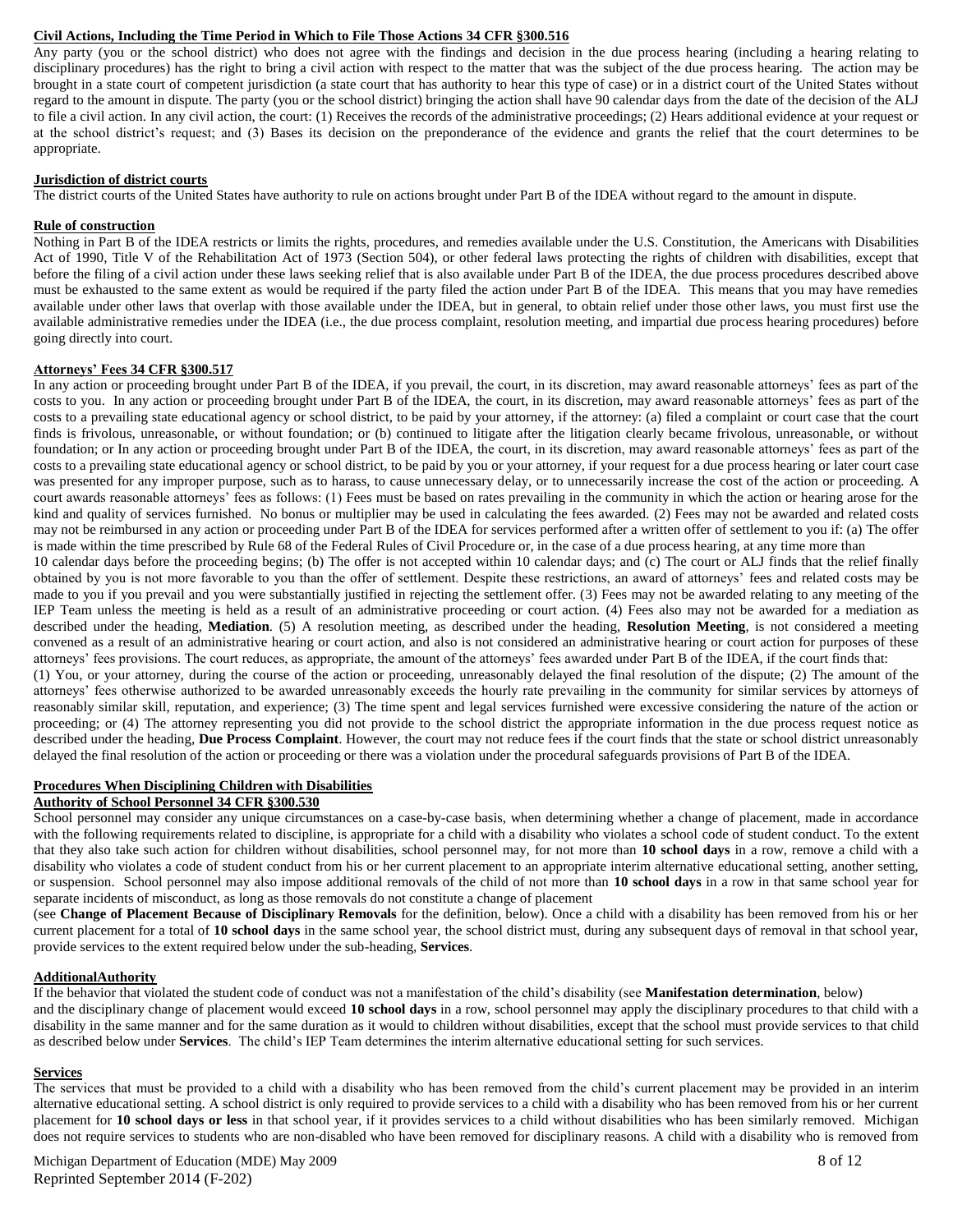the child's current placement for **more than 10 school days** must: (1) Continue to receive educational services, so as to enable the child to continue to participate in the general education curriculum, although in another setting, and to progress toward meeting the goals set out in the child's IEP; **and** (2) Receive, as appropriate, a functional behavioral assessment (FBA), and behavioral intervention services and modifications, that are designed to address the behavior violation so that it does not happen again. After a child with a disability has been removed from his or her current placement for **10 school days** in that same school year, and if the current removal is for **10 school days** in a row or less **and** if the removal is not a change of placement (see definition below), then school personnel, in consultation with at least one of the child's teachers, determine the extent to which services are needed to enable the child to continue to participate in the general education curriculum, although in another setting, and to progress toward meeting the goals set out in the child's IEP. If the removal is a change of placement (see definition below), the child's IEP Team determines the appropriate services to enable the child to continue to participate in the general education curriculum, although in another setting, and to progress toward meeting the goals set out in the child's IEP.

## **Manifestation Determination**

Within 10 school days of any decision to change the placement of a child with a disability because of a violation of a code of student conduct, (except for a removal that is for **10 school days** in a row or less and not a change of placement), the school district, the parent, and relevant members of the IEP Team (as determined by the parent and the school district) must review all relevant information in the student's file, including the child's IEP, any teacher observations, and any relevant information provided by the parents to determine: (1) If the conduct in question was caused by, or had a direct and substantial relationship to, the child's disability; or (2) If the conduct in question was the direct result of the school district's failure to implement the child's IEP. If the school district, the parent, and relevant members of the child's IEP Team determine that either of those conditions was met, the conduct must be determined to be a manifestation of the child's disability. If the school district, the parent, and relevant members of the child's IEP Team determine that the conduct in question was the direct result of the school district's failure to implement the IEP, the school district must take immediate action to remedy those deficiencies. If the school district, the parent, and relevant members of the IEP Team determine that the conduct was a manifestation of the child's disability, the IEP Team must either: (1) Conduct a FBA, unless the school district had conducted a FBA before the behavior that resulted in the change of placement occurred, and implement a behavioral intervention plan (BIP) for the child; or (2) If a BIP already has been developed, review the BIP, and modify it, as necessary, to address the behavior. Except as described below under the sub-heading, **Special Circumstances**, the school district must return the child to the placement from which the child was removed, unless the parent and the district agree to a change of placement as part of the modification of the BIP.

#### **Special Circumstances**

Whether or not the behavior was a manifestation of the child's disability, school personnel may remove a student to an interim alternative educational setting (determined by the child's IEP Team) for up to 45 school days, if the child: (1) Carries a weapon to school or has a weapon at school, on school premises, or at a school function under the jurisdiction of the MDE or a school district; (2) Knowingly has or uses illegal drugs, or sells or solicits the sale of a controlled substance while at school, on school premises, or at a school function under the jurisdiction of the MDE or a school district; or (3) Has inflicted serious bodily injury upon another person while at school, on school premises, or at a school function under the jurisdiction of the MDE or a school district.

### **Definitions**

*Controlled substance* means a drug or other substance identified under schedules I, II, III, IV, or V in section 202(c) of the Controlled Substances Act (21 U.S.C. 812(c)). *Illegal drug* means a controlled substance; but does not include a controlled substance that is legally possessed or used under the supervision of a licensed health-care professional or that is legally possessed or used under any other authority under that Act or under any other provision of Federal law. *Serious bodily injury* has the meaning given the term "serious bodily injury" under paragraph (3) of subsection (h) of section 1365 of title 18, United States Code. (See Attachment A.) *Weapon* has the meaning given the term ''dangerous weapon'' under paragraph (2) of the first subsection (g) of section 930 of title 18, United States Code. (See Attachment A.)

## **Notification**

On the date it makes the decision to make a removal that is a change of placement of the child because of a violation of a code of student conduct, the school district must notify the parents of that decision, and provide the parents with a procedural safeguards notice.

## **Change of Placement Because of Disciplinary Removals 34 CFR §300.536**

A removal of a child with a disability from the child's current educational placement is a **change of placement** if (1) The removal is for more than 10 school days in a row **or** (2) The child has been subjected to a series of removals that constitute a pattern because: (a) The series of removals total more than 10 school days in a school year; (b) The child's behavior is substantially similar to the child's behavior in previous incidents that resulted in the series of removals; and (c) Of such additional factors as the length of each removal, the total amount of time the child has been removed, and the proximity of the removals to one another. Whether a pattern of removals constitutes a change of placement is determined on a case-by-case basis by the school district and, if challenged, is subject to review through due process and judicial proceedings.

#### **Determination of Setting 34 CFR § 300.531**

The IEP Team must determine the interim alternative educational setting for removals that are **changes of placement**, and removals under the headings, **Additional Authority** and **Special Circumstances**, above.

### **Appeal 34 CFR § 300.532**

The parent of a child with a disability may file a due process complaint (see above) to request a due process hearing if he or she disagrees with: (1) Any decision regarding placement made under these discipline provisions; or (2) The manifestation determination described above. The school district may file a due process complaint (see above) to request a due process hearing if it believes that maintaining the current placement of the child is substantially likely to result in injury to the child or to others.

## **Authority of an administrative law judge**

An ALJ that meets the requirements described under the sub-heading, **Impartial administrative law judge**, must conduct the due process hearing and make a decision. The ALJ may: (1) Return the child with a disability to the placement from which the child was removed if the ALJ determines that the removal was a violation of the requirements described under the heading, **Authority of School Personnel**, or that the child's behavior was a manifestation of the child's disability; or (2) Order a change of placement of the child with a disability to an appropriate interim alternative educational setting for not more than 45 school days if the ALJ determines that maintaining the current placement of the child is substantially likely to result in injury to the child or to others. These hearing procedures may be repeated, if the school district believes that returning the child to the original placement is substantially likely to result in injury to the child or to others. Whenever a parent or a school district files a due process complaint to request such a hearing, a hearing must be held that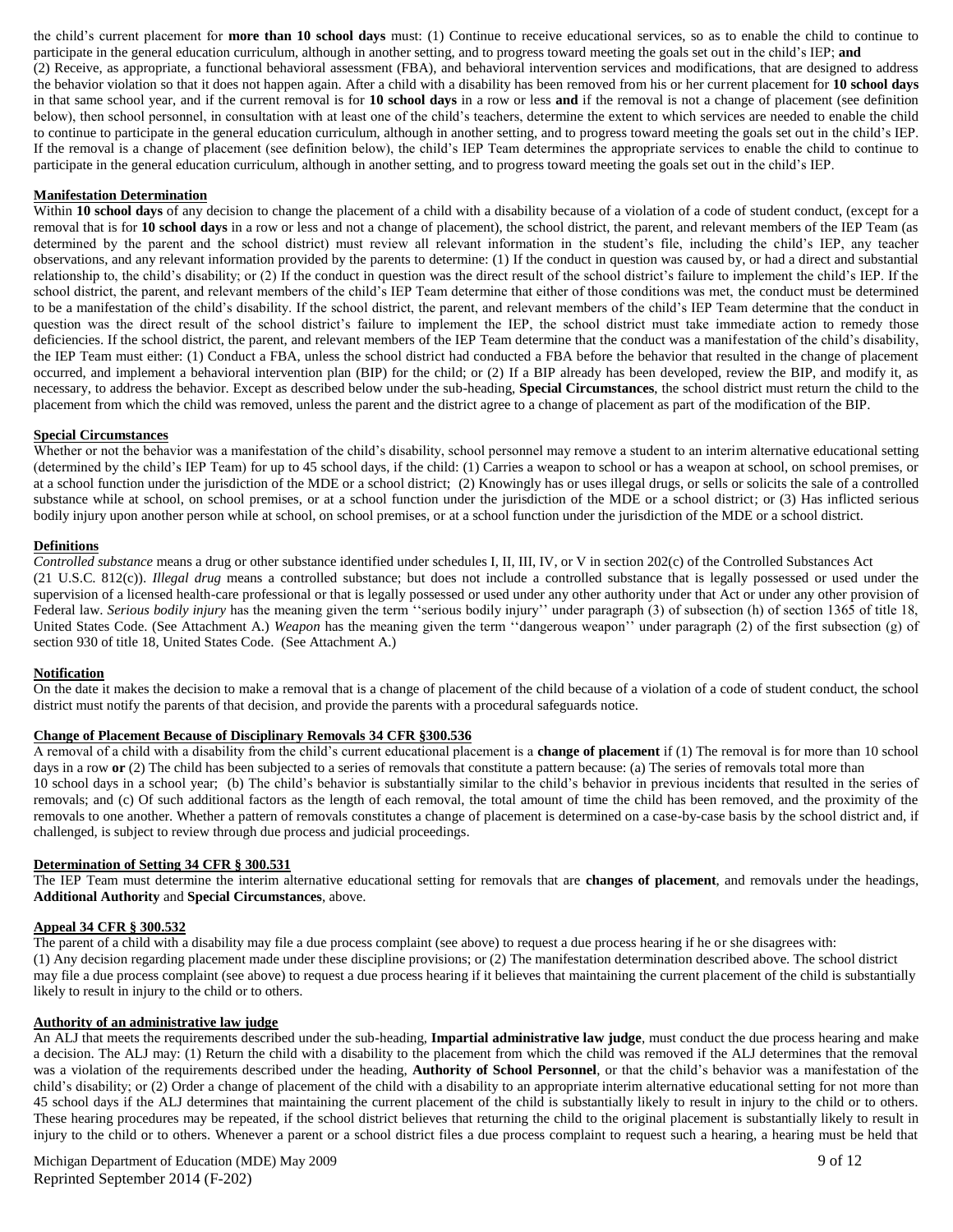meets the requirements described under the headings, **Due Process Complaint, Hearings on Due Process Complaints**, except as follows: (1) The MDE arranges for an expedited due process hearing, which must occur within **20** school days of the date the hearing is requested and must result in a determination within 10 school days after the hearing. (2) Unless the parents and the school district agree in writing to waive the meeting, or agree to use mediation, a resolution meeting must occur within **seven** calendar days of receiving notice of the due process complaint. The hearing may proceed unless the matter has been resolved to the satisfaction of both parties within **15** calendar days of receipt of the due process complaint. A decision made in an expedited due process hearing is final, except that any party involved in the hearing (you or the school district) may bring a civil action, as described under the heading "Civil Actions, Including The Time Period In Which To File Those Actions."

## **Placement During Appeals 34 CFR §300.533**

When, as described above, the parent or school district has filed a due process complaint related to disciplinary matters, the child must (unless the parent and the MDE or school district agree otherwise) remain in the interim alternative educational setting pending the decision of the hearing officer, or until the expiration of the time period of removal as provided for and described under the heading, **Authority of School Personnel**, whichever occurs first.

## **Protections for Children Not Yet Eligible for Special Education and Related Services 34 CFR §300.534**

If a child has not been determined eligible for special education and related services and violates a code of student conduct, but the school district had knowledge (as determined below) before the behavior that brought about the disciplinary action occurred, that the child was a child with a disability, then the child may assert any of the protections described in this notice.

### **Basis of knowledge for disciplinary matters**

A school district must be deemed to have knowledge that a child is a child with a disability if, before the behavior that brought about the disciplinary action occurred: (1) The parent of the child expressed concern in writing that the child is in need of special education and related services to supervisory or administrative personnel of the appropriate educational agency, or a teacher of the child; (2) The parent requested an evaluation related to eligibility for special education and related services under Part B of the IDEA; or (3) The child's teacher, or other school district personnel expressed specific concerns about a pattern of behavior demonstrated by the child directly to the school district's director of special education or to other supervisory personnel of the school district.

### **Exception**

A school district would not be deemed to have such knowledge if (1) The child's parent has not allowed an evaluation of the child or has refused special education services; or (2) The child has been evaluated and determined to not be a child with a disability under Part B of the IDEA. If prior to taking disciplinary measures against the child, a school district does not have knowledge that a child is a child with a disability, as described above under the subheadings, **Basis of knowledge for disciplinary matters** and **Exception**, the child may be subjected to the disciplinary measures that are applied to children without disabilities who engaged in comparable behaviors. However, if a request is made for an evaluation of a child during the time period in which the child is subjected to disciplinary measures, the evaluation must be conducted in an expedited manner. Until the evaluation is completed, the child remains in the educational placement determined by school authorities, which can include suspension or expulsion without educational services. If the child is determined to be a child with a disability, taking into consideration information from the evaluation conducted by the school district, and information provided by the parents, the school district must provide special education and related services in accordance with Part B of the IDEA, including the disciplinary requirements described above.

## **Referral to and Action by Law Enforcement and Judicial Authorities 34 CFR §300.535**

Part B of the IDEA does not: (1) Prohibit an agency from reporting a crime committed by a child with a disability to appropriate authorities; or (2) Prevent state law enforcement and judicial authorities from exercising their responsibilities with regard to the application of federal and state law to crimes committed by a child with a disability.

## **Transmittal of records**

If a school district reports a crime committed by a child with a disability, the school district: (1) Must ensure that copies of the child's special education and disciplinary records are transmitted for consideration by the authorities to whom the agency reports the crime; and (2) May transmit copies of the child's special education and disciplinary records only to the extent permitted by the FERPA.

## **Requirements for Unilateral Placement by Parents of Children in Private Schools at Public Expense 34 CFR §300.148**

Part B of the IDEA does not require a school district to pay for the cost of education, including special education and related services, of your child with a disability at a private school or facility if the school district made a FAPE available to your child and you choose to place the child in a private school or facility. However, the school district where the private school is located must include your child in the population whose special education needs are addressed under the Part B provisions regarding children who have been placed by their parents in a private school under 34 CFR §§300.131 through 300.144. If your child previously received special education and related services under the authority of a school district, and you choose to enroll your child in a private preschool, elementary school, or secondary school without the consent of or referral by the school district, a court or an ALJ may require the agency to reimburse you for the cost of that enrollment if the court or ALJ finds that the agency had not made a FAPE available to your child in a timely manner prior to that enrollment and that the private placement is appropriate. An ALJ or court may find your placement to be appropriate, even if the placement does not meet the State standards that apply to education provided by the MDE and school districts. The cost of reimbursement described in the paragraph above may be reduced or denied: (1) If: (a) At the most recent IEP meeting that you attended prior to your removal of your child from the public school, you did not inform the IEP Team that you were rejecting the placement proposed by the school district to provide FAPE to your child, including stating your concerns and your intent to enroll your child in a private school at public expense; or (b) At least 10 business days (including any holidays that occur on a business day) prior to your removal of your child from the public school, you did not give written notice to the school district of that information; (2) If, prior to your removal of your child from the public school, the school district provided prior written notice to you, of its intent to evaluate your child (including a statement of the purpose of the evaluation that was appropriate and reasonable), but you did not make the child available for the evaluation; **or** (3) Upon a court's finding that your actions were unreasonable. However, the cost of reimbursement: (1) Must not be reduced or denied for failure to provide the notice if: (a) The school prevented you from providing the notice; (b) You had not received notice of your responsibility to provide the notice described above; or (c) Compliance with the above requirements would likely result in physical harm to your child; and (2) May, in the discretion of the court or an ALJ, not be reduced or denied for the parents' failure to provide the required notice if: (a) The parent is not literate or cannot write in English; or (b) Compliance with the above requirements would likely result in serious emotional harm to the child.